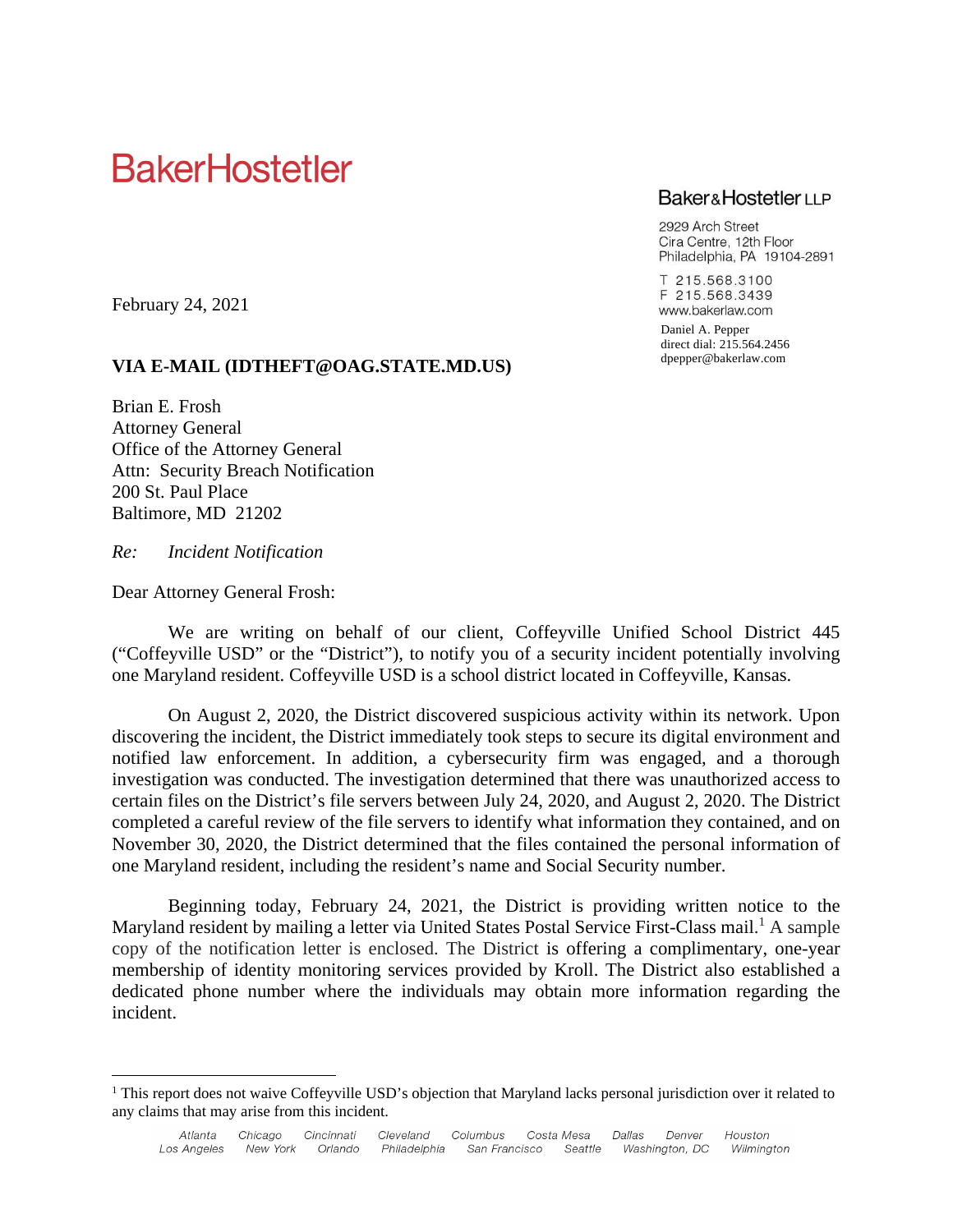Brian E. Frosh February 24, 2021 Page 2

To help prevent a similar incident from occurring in the future, the District is undertaking a review of how its information is stored and is taking steps to further enhance its existing security measures.

Please do not hesitate to contact me if you have any questions regarding this incident.

a Bran

Daniel A. Pepper Partner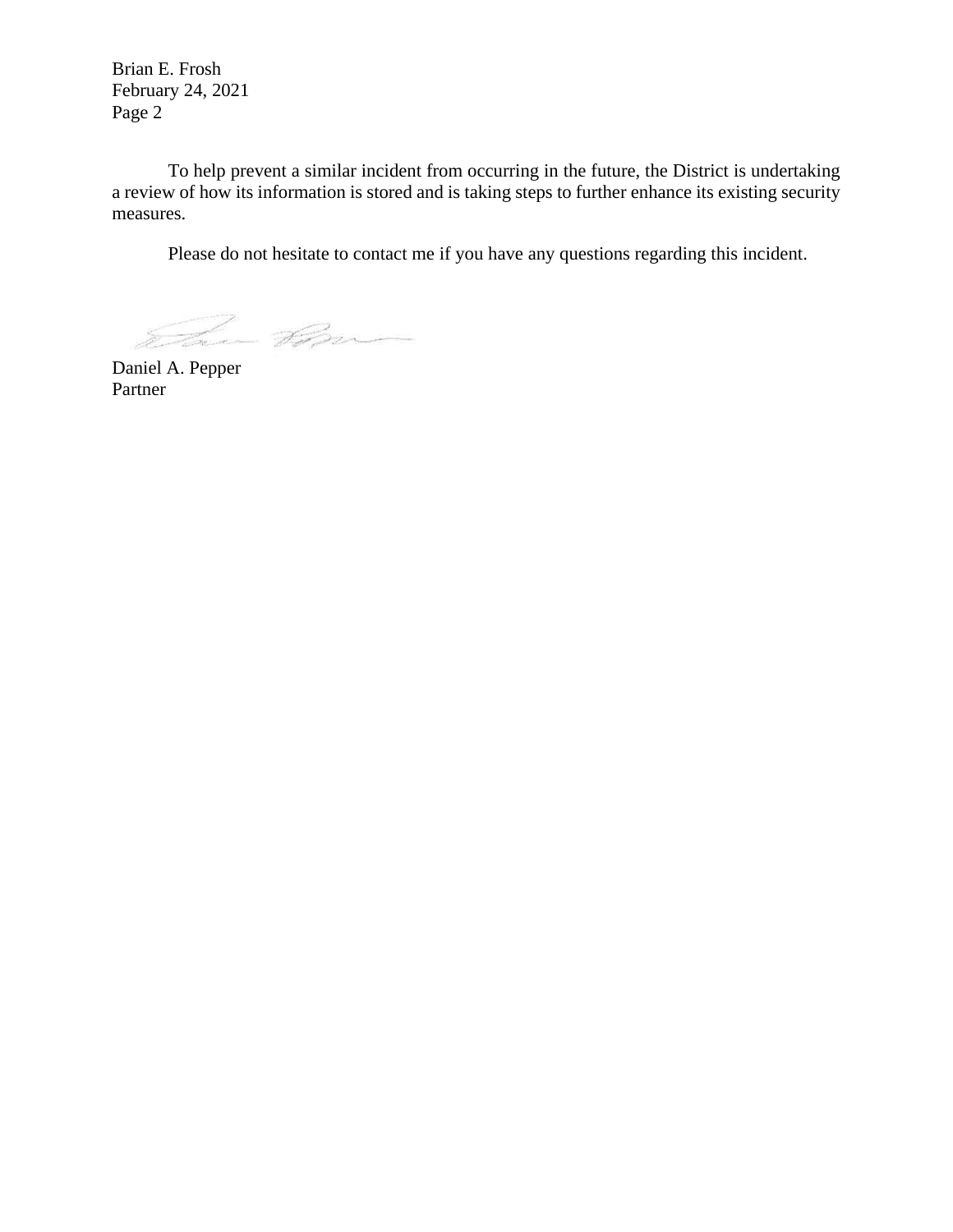



<<Date>> (Format: Month Day, Year)

<<first\_name>> <<middle\_name>> <<last\_name>> <<suffix>> <<address\_1>> <<address\_2>> <<city>>, <<state\_province>> <<postal\_code>> <<country >>

## Dear << first\_name>> <<middle\_name>> << last\_name>> << suffix>>.

Coffeyville Unified School District 445 recognizes the importance of protecting information we maintain. We are writing to let you know of an incident that may have involved some of your information. This notice explains the incident, the measures we have taken in response, and some additional steps you may consider taking.

We recently concluded an investigation into an incident involving unauthorized access to our network. Upon discovering the incident, we immediately took steps to secure our digital environment and notified law enforcement. In addition, a cybersecurity firm was engaged, and a thorough investigation was conducted. The investigation determined that there was unauthorized access to certain files on our file servers between July 24, 2020, and August 2, 2020. We completed a careful review of the file servers to identify what information they contained, and on November 30, 2020, we determined the files contained some of your information, including your name and Social Security number.

We wanted to notify you of this incident and assure you that we take it very seriously. It is always advisable to remain vigilant for signs of unauthorized activity by reviewing your financial account statements. If you see charges or activity you did not authorize, we suggest that you contact the provider immediately. As a precaution, we have arranged for you to receive a complimentary one-year membership to identity monitoring services through Kroll. Kroll is a global leader in risk mitigation and response. Your identity monitoring services include Credit Monitoring, Web Watcher, Public Persona, Quick Cash Scan, \$1 Million Identity Fraud Loss Reimbursement, Fraud Consultation, and Identity Theft Restoration. For more information on identity theft prevention, additional steps you can take in response, and instructions on how to activate your complimentary one-year membership, please see the information provided with this letter.

We regret that this occurred and apologize for any inconvenience. To help prevent something like this from happening again, we are undertaking a review of how our information is stored, and we are taking steps to further enhance our existing security measures. If you have any questions, please call 1-855-914-1991, Monday through Friday, from 8:00 a.m. to 5:30 p.m. Central Time.

Sincerely,

Dr. Craig Correll Superintendent | Coffeyville Unified School District 445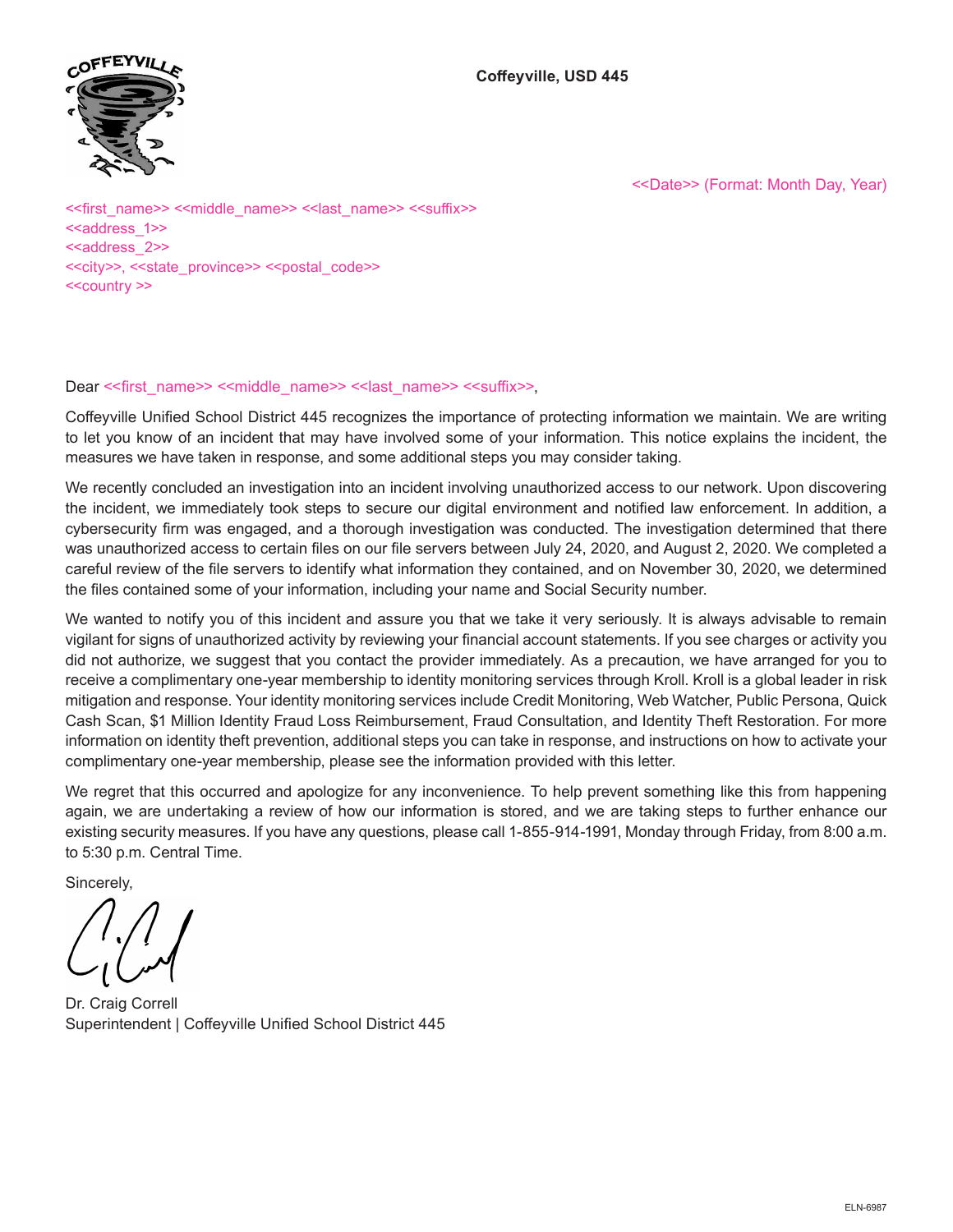### **ACTIVATION INSTRUCTIONS**

Visit **https://enroll.idheadquarters.com** to activate and take advantage of your identity monitoring services. *You have until May 21, 2021 to activate your identity monitoring services.* Membership Number: **<<Member ID>>**

# Kroll | A Division of DUFF & PHELPS

## **TAKE ADVANTAGE OF YOUR IDENTITY MONITORING SERVICES**

You have been provided with access to the following services from Kroll:

#### **Single Bureau Credit Monitoring**

You will receive alerts when there are changes to your credit data—for instance, when a new line of credit is applied for in your name. If you do not recognize the activity, you will have the option to call a Kroll fraud specialist, who will be able to help you determine if it is an indicator of identity theft.

#### **Web Watcher**

Web Watcher monitors internet sites where criminals may buy, sell, and trade personal identity information. An alert will be generated if evidence of your personal identity information is found.

#### **Public Persona**

Public Persona monitors and notifies when names, aliases, and addresses become associated with your Social Security number. If information is found, you will receive an alert.

#### **Quick Cash Scan**

Quick Cash Scan monitors short-term and cash-advance loan sources. You will receive an alert when a loan is reported, and you can call a Kroll fraud specialist for more information.

#### **\$1 Million Identity Fraud Loss Reimbursement**

Reimburses you for out-of-pocket expenses totaling up to \$1 million in covered legal costs and expenses for any one stolen identity event. All coverage is subject to the conditions and exclusions in the policy.

#### **Fraud Consultation**

You have unlimited access to consultation with a Kroll fraud specialist. Support includes showing you the most effective ways to protect your identity, explaining your rights and protections under the law, assistance with fraud alerts, and interpreting how personal information is accessed and used, including investigating suspicious activity that could be tied to an identity theft event.

#### **Identity Theft Restoration**

If you become a victim of identity theft, an experienced Kroll licensed investigator will work on your behalf to resolve related issues. You will have access to a dedicated investigator who understands your issues and can do most of the work for you. Your investigator will be able to dig deep to uncover the scope of the identity theft, and then work to resolve it.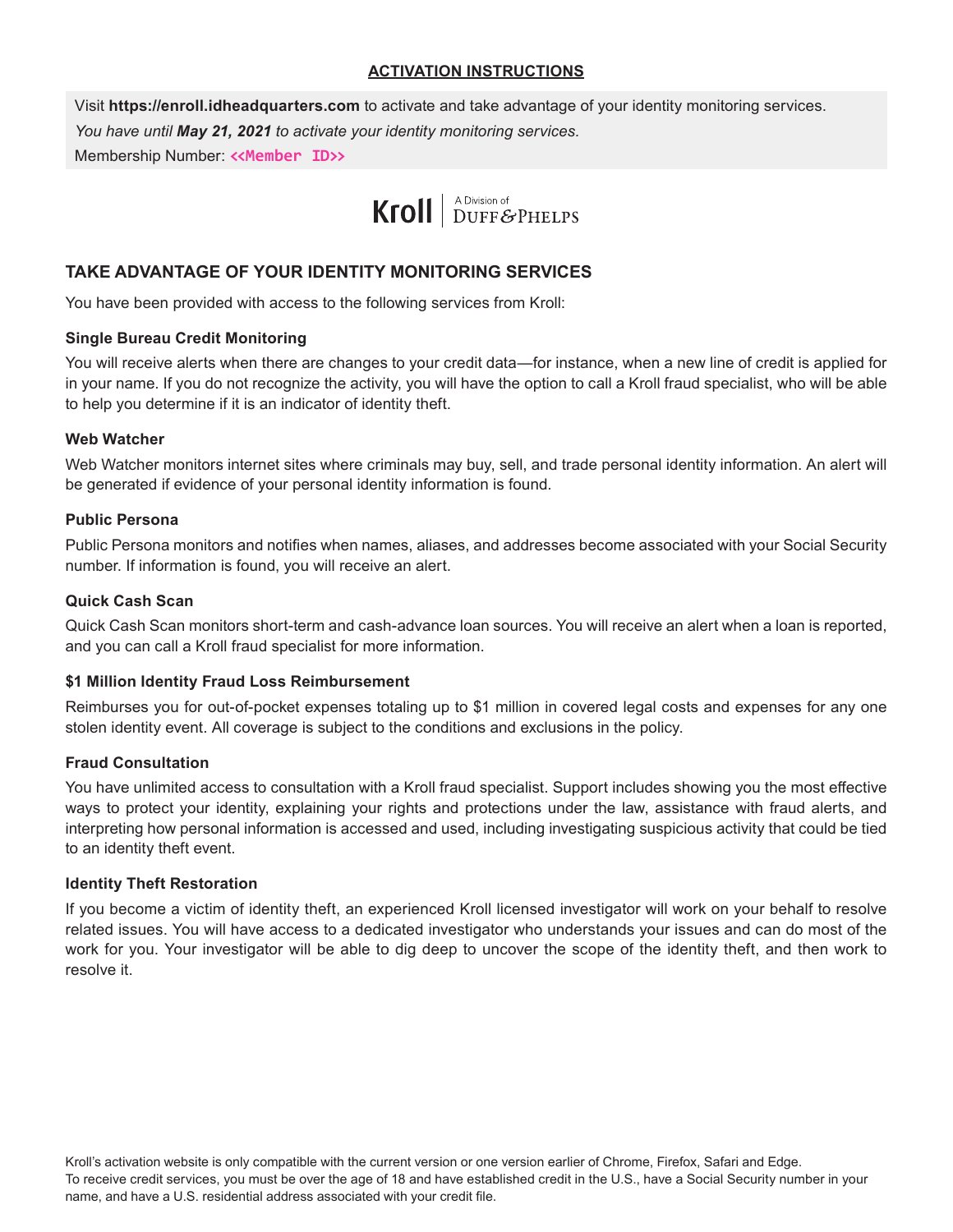## **ADDITIONAL STEPS YOU CAN TAKE**

We remind you it is always advisable to be vigilant for incidents of fraud or identity theft by reviewing your account statements and free credit reports for any unauthorized activity. You may obtain a copy of your credit report, free of charge, once every 12 months from each of the three nationwide credit reporting companies. To order your annual free credit report, please visit www.annualcreditreport.com or call toll free at 1-877-322-8228. Contact information for the three nationwide credit reporting companies is as follows:

- *Equifax,* PO Box 740241, Atlanta, GA 30374, www.equifax.com, 1-800-685-1111
- *Experian,* PO Box 2002, Allen, TX 75013, www.experian.com, 1-888-397-3742
- *TransUnion,* PO Box 2000, Chester, PA 19016, www.transunion.com, 1-800-916-8800

If you believe you are the victim of identity theft or have reason to believe your personal information has been misused, you should immediately contact the Federal Trade Commission and/or the Attorney General's office in your state. You can obtain information from these sources about steps an individual can take to avoid identity theft as well as information about fraud alerts and security freezes. You should also contact your local law enforcement authorities and file a police report. Obtain a copy of the police report in case you are asked to provide copies to creditors to correct your records. Contact information for the Federal Trade Commission is as follows:

• *Federal Trade Commission,* Consumer Response Center, 600 Pennsylvania Avenue NW, Washington, DC 20580, 1-877-IDTHEFT (438-4338), www.ftc.gov/idtheft

## **Fraud Alerts and Credit or Security Freezes**

*Fraud Alerts:*  There are two types of general fraud alerts you can place on your credit report to put your creditors on notice that you may be a victim of fraud—an initial alert and an extended alert. You may ask that an initial fraud alert be placed on your credit report if you suspect you have been, or are about to be, a victim of identity theft. An initial fraud alert stays on your credit report for one year. You may have an extended alert placed on your credit report if you have already been a victim of identity theft with the appropriate documentary proof. An extended fraud alert stays on your credit report for seven years.

To place a fraud alert on your credit reports, contact one of the nationwide credit bureaus. A fraud alert is free. The credit bureau you contact must tell the other two, and all three will place an alert on their versions of your report.

For those in the military who want to protect their credit while deployed, an Active Duty Military Fraud Alert lasts for one year and can be renewed for the length of your deployment. The credit bureaus will also take you off their marketing lists for pre-screened credit card offers for two years, unless you ask them not to.

*Credit or Security Freezes:*  You have the right to put a credit freeze, also known as a security freeze, on your credit file, free of charge, which makes it more difficult for identity thieves to open new accounts in your name. That's because most creditors need to see your credit report before they approve a new account. If they can't see your report, they may not extend the credit.

*How do I place a freeze on my credit reports?* There is no fee to place or lift a security freeze. Unlike a fraud alert, you must separately place a security freeze on your credit file at each credit reporting company. For information and instructions to place a security freeze, contact each of the credit reporting agencies at the addresses below:

- **Experian Security Freeze,** PO Box 9554, Allen, TX 75013, www.experian.com
- **TransUnion Security Freeze,** PO Box 2000, Chester, PA 19016, www.transunion.com
- **Equifax Security Freeze,** PO Box 105788, Atlanta, GA 30348, www.equifax.com

You'll need to supply your name, address, date of birth, Social Security number and other personal information.

After receiving your freeze request, each credit bureau will provide you with a unique PIN (personal identification number) or password. Keep the PIN or password in a safe place. You will need it if you choose to lift the freeze.

*How do I lift a freeze?* A freeze remains in place until you ask the credit bureau to temporarily lift it or remove it altogether. If the request is made online or by phone, a credit bureau must lift a freeze within one hour. If the request is made by mail, then the bureau must lift the freeze no later than three business days after getting your request.

If you opt for a temporary lift because you are applying for credit or a job, and you can find out which credit bureau the business will contact for your file, you can save some time by lifting the freeze only at that particular credit bureau. Otherwise, you need to make the request with all three credit bureaus.